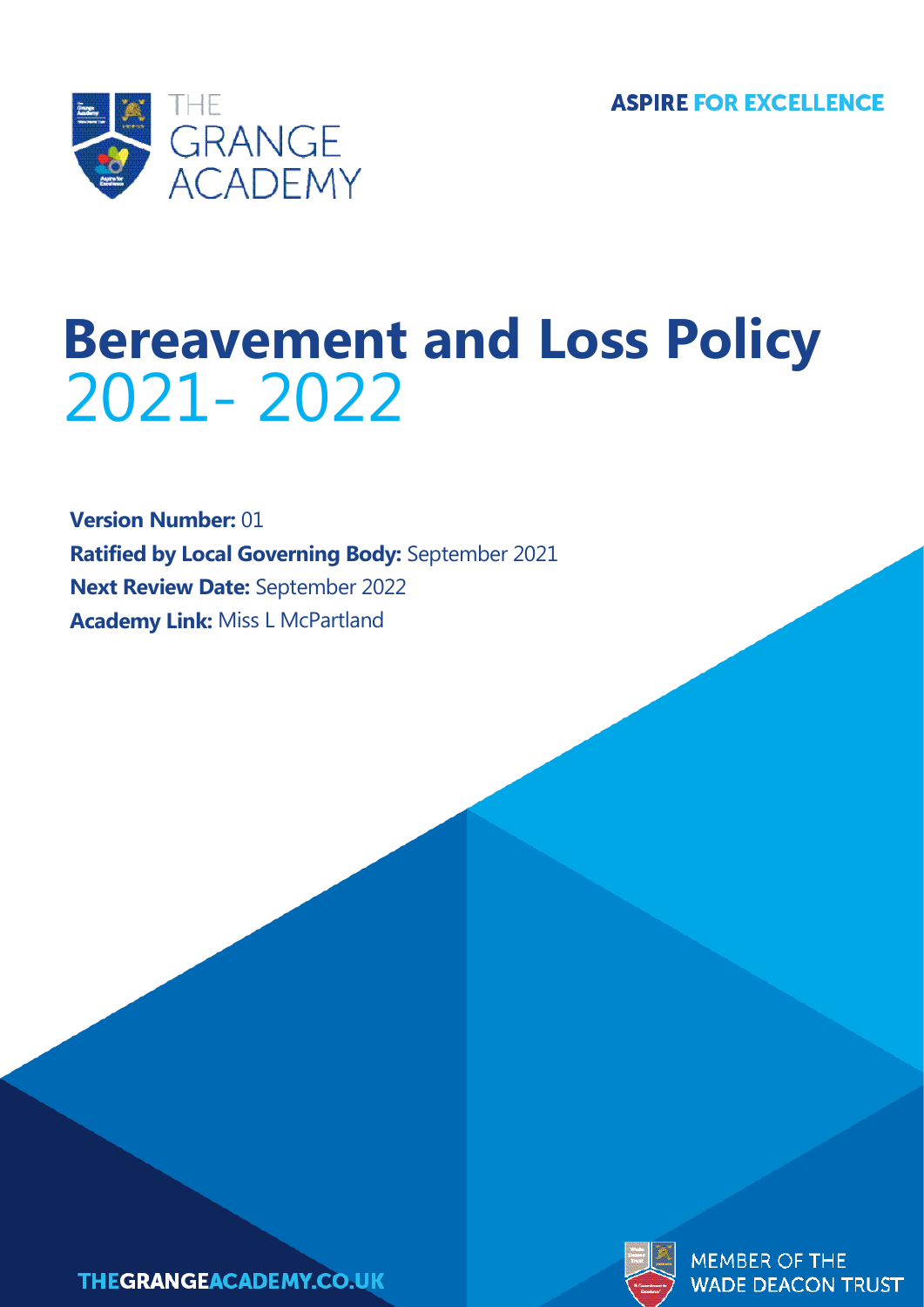## **Rational**

Every 22 minutes in the UK a parent of dependent children dies, leaving about 41,000 bereaved children each year. Many more are bereaved of a grandparent, sibling, friend or other significant person, and, sadly, around 12,000 children die in the UK each year.

Within our school community there will almost always be some children who are struggling with bereavement – or sometimes the entire school community is impacted by the death of a member of staff or a pupil. We would hope to not encounter such circumstances, but the statistical inevitability of such an occurrence implies the necessity of having a Bereavement Policy in place in order that we might be *proactive*, rather than *reactive*, when responding to these challenging situations. Empathic understanding in the familiar and secure surroundings of school may be all the bereavement support some children – or staff – require, though referral to more specialist support should be a consideration where the impact of grief is more complex.

#### **Objectives**

The core intentions of the policy are:

- To support students and/or staff before (where applicable), during, and after bereavement
- To enhance effective communication and clarify the pathway of support between school, family and community.
- To identify key staff within school and the Local Authority, and clarify the pathway of support.

The Children Act 1989 aimed to ensure that the welfare of the child was paramount, working in partnership with parents to protect the child from harm (http://www.careandthelaw.org.uk/eng/bsection2). All intentions of this policy endorse that aim as we endeavour to counter any adverse effects of bereavement and maintain students' emotional well-being.

#### **1 INTRODUCTION**

- 1.1 Sadly, bereavement and loss are an inevitable part of learning and growing. No matter how prepared we think we are, the death of a student or a member of staff is often traumatic and unexpected. Its unpredictability can severely unbalance a school whose normal working environment is one based on routine.
- 1.2 As a school, we strongly believe that the subject of bereavement and loss is one that is sensitively handled and discussed. As a school, we endeavour to:
	- 1.2.1 Find out as much as possible about every child to tailor the academic, social and emotional teaching in school to match their needs. Parents are asked about any previous changes that might have profoundly affected their child (Divorce, bereavement, moving, new babies etc.).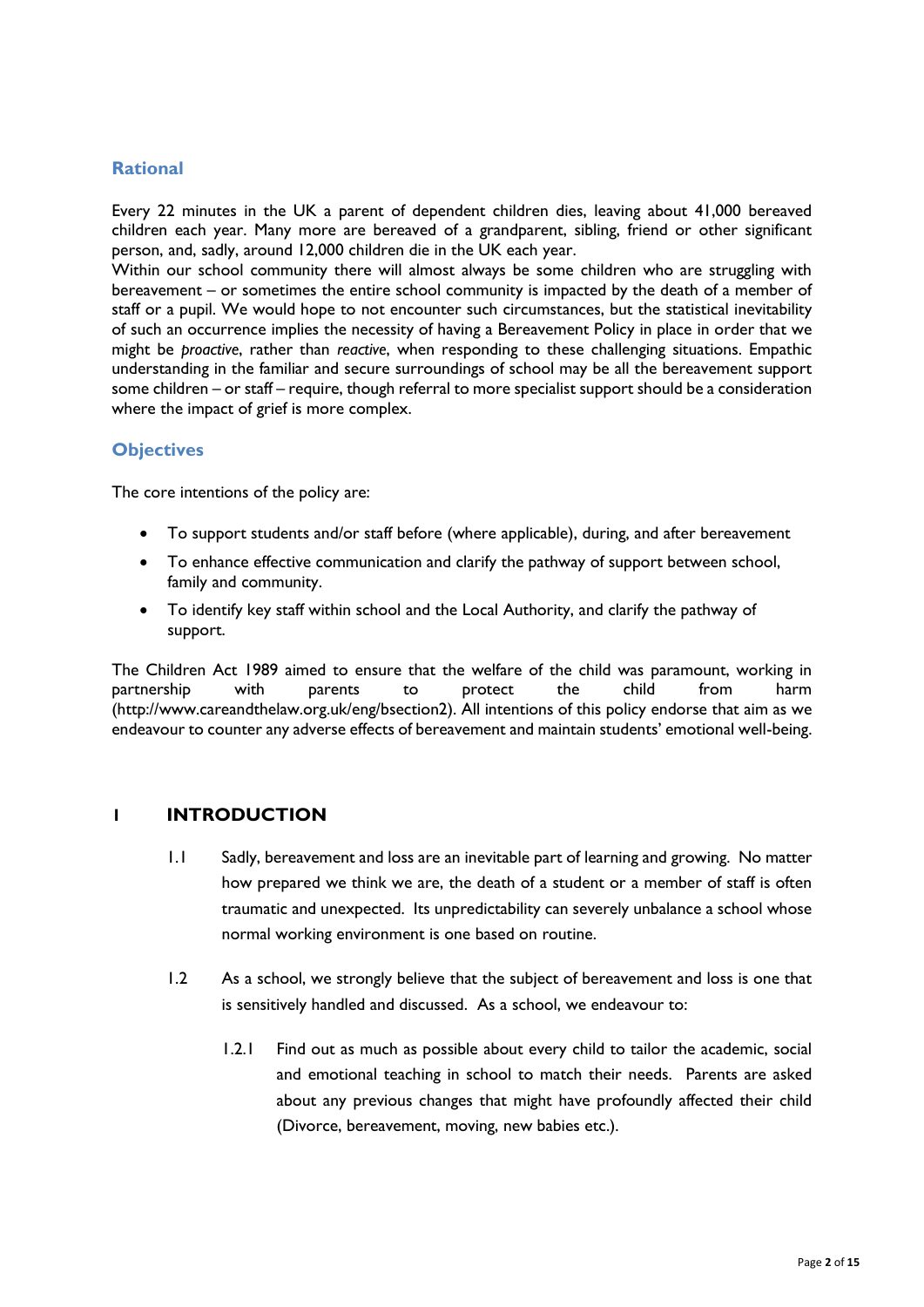- 1.2.2 Provide an environment that is compassionate and sensitive to the needs of those wishing to grieve, whatever their cultural or religious beliefs;
- 1.2.3 Provided a commitment to an education about death and the associated rituals and traditions of mourning;
- 1.2.4 Provided opportunities for discussion that help lessen the stigma attached to death, reducing its status as a taboo topic.

## **2 GUIDELINES**

- 2.1 Whilst it is impossible to know how a school will respond in cases of bereavement and loss, it is important that a plan is in place whilst understanding that each situation will need to be dealt with on an individual basis depending upon the circumstances.
- 2.2 In the case of a death of a student or a member of staff, the school's Principal with appropriate staff will co-ordinate the school's response and be vital in creating a calm atmosphere. The Principal will be the first point of contact and will liaise with all parties concerned and affected. The Principal will also allocate a specific person to support the bereaved. This person would, in the later stages of bereavement, offer support and check on the progress of any students / staff involved.
- 2.3 The Principal (or an appropriate representative) will inform all staff.
- 2.4 Students and parents or carers will be informed at the same time and as promptly as circumstances will allow. Students in school will be informed face-to-face, parents or carers by letter on the same day. (see appendix 1) The wishes and feelings of the family will be carefully considered when sharing information.
- 2.5 Absentees from school will be noted to ensure that they are also informed on their return by their Progress Tutor. Staff who are absent will be informed by their line manager.
- 2.6 In living in a multi-ethnic and multi-faith society it is necessary to be aware of the differing cultural and religious traditions of grieving and mourning. The school should ensure that they do not deny young people the opportunity to grieve and mourn within the traditions of their own culture and religious beliefs.
- 2.7 The Principal will liaise with the media and possibly the police where this is appropriate.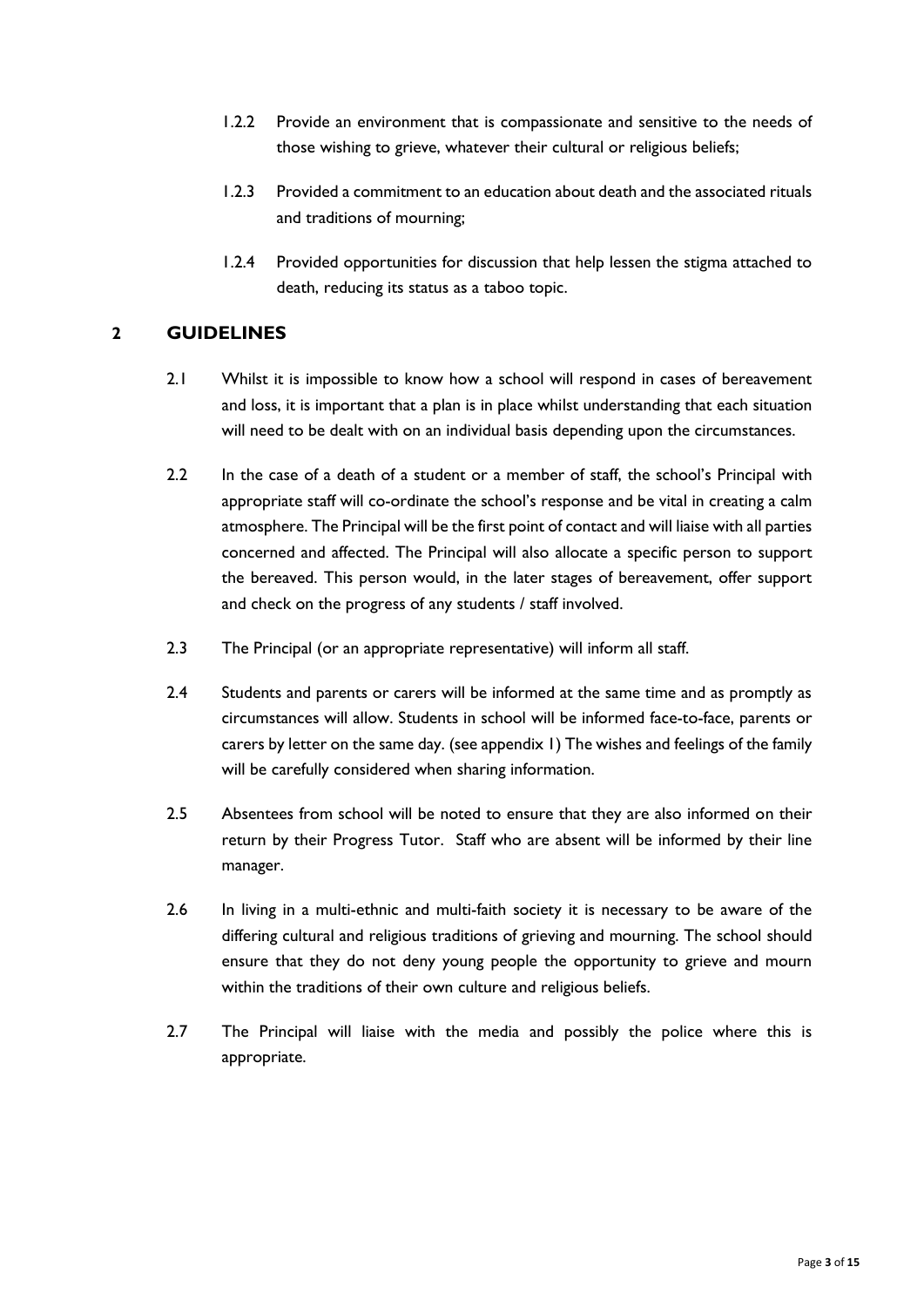## **3 DEATH OF A STUDENT'S FAMILY MEMBER**

- 3.1 Based on statistics from Child Bereavement UK, every 22 minutes in the UK a parent of dependent children dies. Many more are bereaved of a grandparent, sibling, friend, other significant person or a much-loved pet.
- 3.2 A parent or relative coming into school to break the news, possibly with support from a member of staff, would normally be the best and usual approach.
- 3.3 If no parents, relatives or carers are able to attend, the Principal will need to decide who is best suited/qualified to deal with the situation. This will likely be the student's Progress Leader or a member of the Safeguarding Team.
- 3.4 The allocated person should gather all details surrounding any death. It is vital to have all the facts. If the death/s have been particularly traumatic, the media may be involved which will need to be handled carefully. It is essential that correct information is disseminated to all staff.
- 3.5 A member of the Safeguarding Team will offer the appropriate pastoral support in school following the bereavement.
- 3.6 Parents and carers often feel that teachers are experts on their children. They may invariably therefore turn to the school for advice and information, especially on matters of bereavement. It is important to remember that the family, friends and the immediate community often best support those suffering from bereavement, as is the case with other stressful life events.
- 3.7 A death in the family will disrupt the family for many months; in fact, the family will never be the same again. Family members are grieving, relationships alter, and members may take on new roles. Sometimes there is a change of carer, house or school, all of which add to the disruption and distress experienced by the young person. To support the young person, it is helpful to minimise, if possible, changes and disruptions in their normal daily routine and life in school.
- 3.8 The bereaved family members may emotionally and physically withdraw from the young person, to protect themselves from more distress. Some adults will deny the bereaved person is grieving, as it will be distressing for them to acknowledge the young person's pain. This may cause distress and confusion, causing grief, reactions of anger, withdrawal or psychosomatic behaviours such as, headaches, stomach ache or sickness.
- 3.9 The bereaved young person may regress in behaviour, becoming attached, difficult or withdrawn. His/her schoolwork may suffer. These changes will be partly due to grief but also to the disruption and changes within the family, causing the young person to feel confused and unsafe. Even the simple withdrawal of attention from the young person can lead to problems; the young person may feel resentment, jealous or guilt towards the dead person. The expression of this verbally can cause the remaining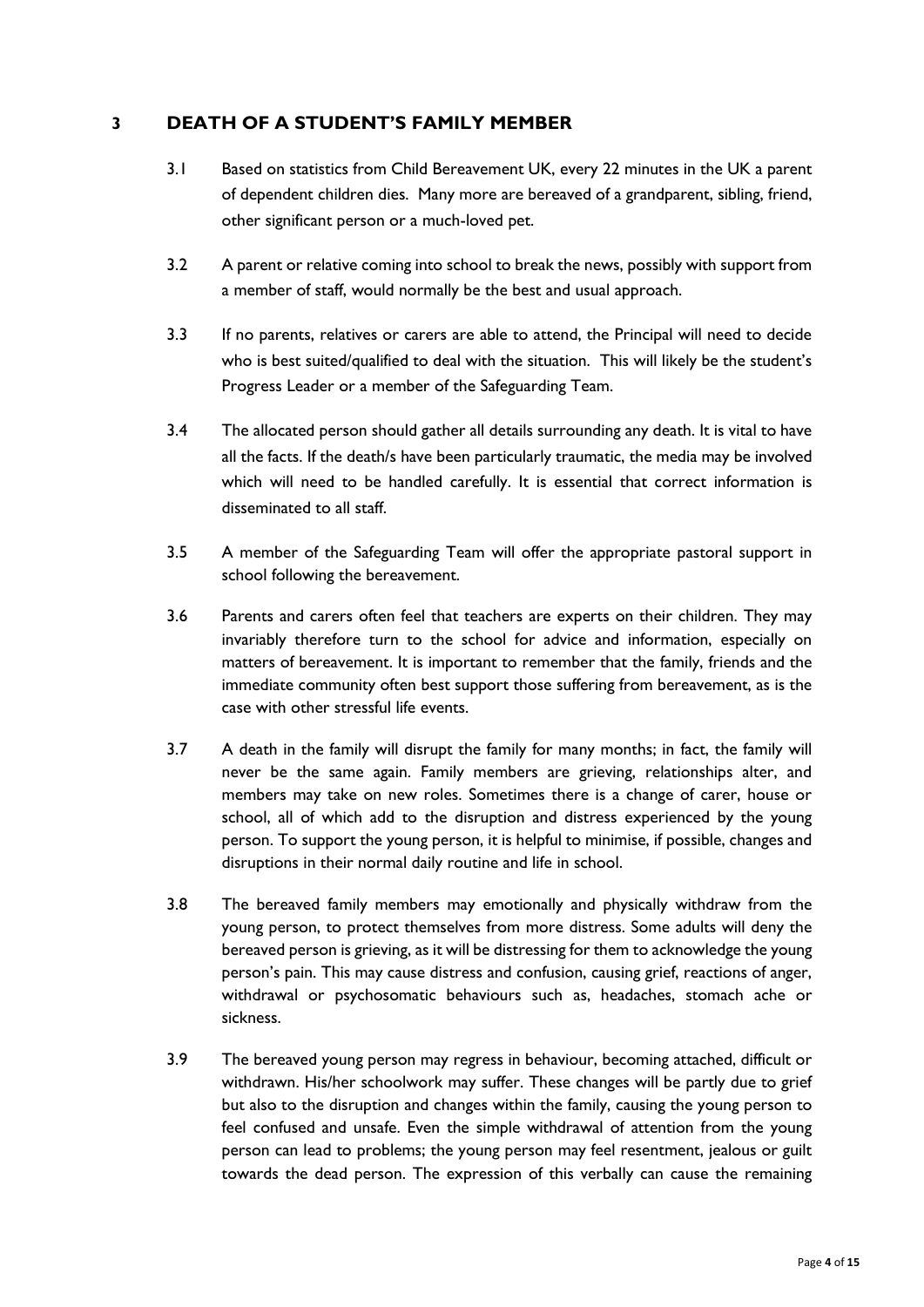family members distress and shock. Parents and carers need to know this is normal and will decrease as the young person and the family become more stable and settled.

- 3.10 Parents and carers need to be informed of the benefits that a young person gains in being involved in the ceremonies and rituals that follow the death. An explanation as to how mourning practices help young people to express their feelings and come to terms with and accept the reality of their loss can be very beneficial.
- 3.11 Teachers need to remember that parents and carers will often use them as role models, counsellors or extended family, looking to them for support for themselves as well as finding appropriate ways of supporting and talking with their children. In these cases, staff at The Grange Academy will signpost the relevant support from outside agencies who are best trained to deal with bereavement.
- 3.12 Teachers may require their own support structures, so they too can turn to others for emotional support, advice and information if needed. Supporting bereaved families, whilst rewarding, can also be emotionally draining.
- 3.13 In some cases, the death of a parent / family member may be high profile in the local community and in the media. In all cases, the Principal at The Grange Academy will seek advice on how to handle such cases to protect the family and to not cause any further emotional harm to the student.

## **4 DEATH OF A STUDENT**

- 4.1 The death of a fellow student is probably the most demanding situation a young person might be forced to face whilst in school. Comprehending and coming to terms with such an event is going to be equally difficult and will require great emotional support from the school staff.
- 4.2 If faced with a sudden death, the Principal should contact the deceased parents/carers/next of kin as soon as possible thus enabling compliance with any of their wishes.
- 4.3 The immediate class friends and siblings of the deceased should be gathered and the news, if not already known, be broken before an announcement is made to the rest of the school, thus allowing private grief.
- 4.4 To avoid rumours, an announcement should be made to the whole of the school as soon as practically possible. Additional support from fellow teaching colleagues may well be required as well as the assistance of the school's Safeguarding Team.
- 4.5 In the event of a young person becoming terminally ill, their wishes and those of their parents or carers should always be respected. Should the young person wish to attend school, staff may need to inform students of the young person's condition. Occasionally the student may wish to talk to their fellow classmates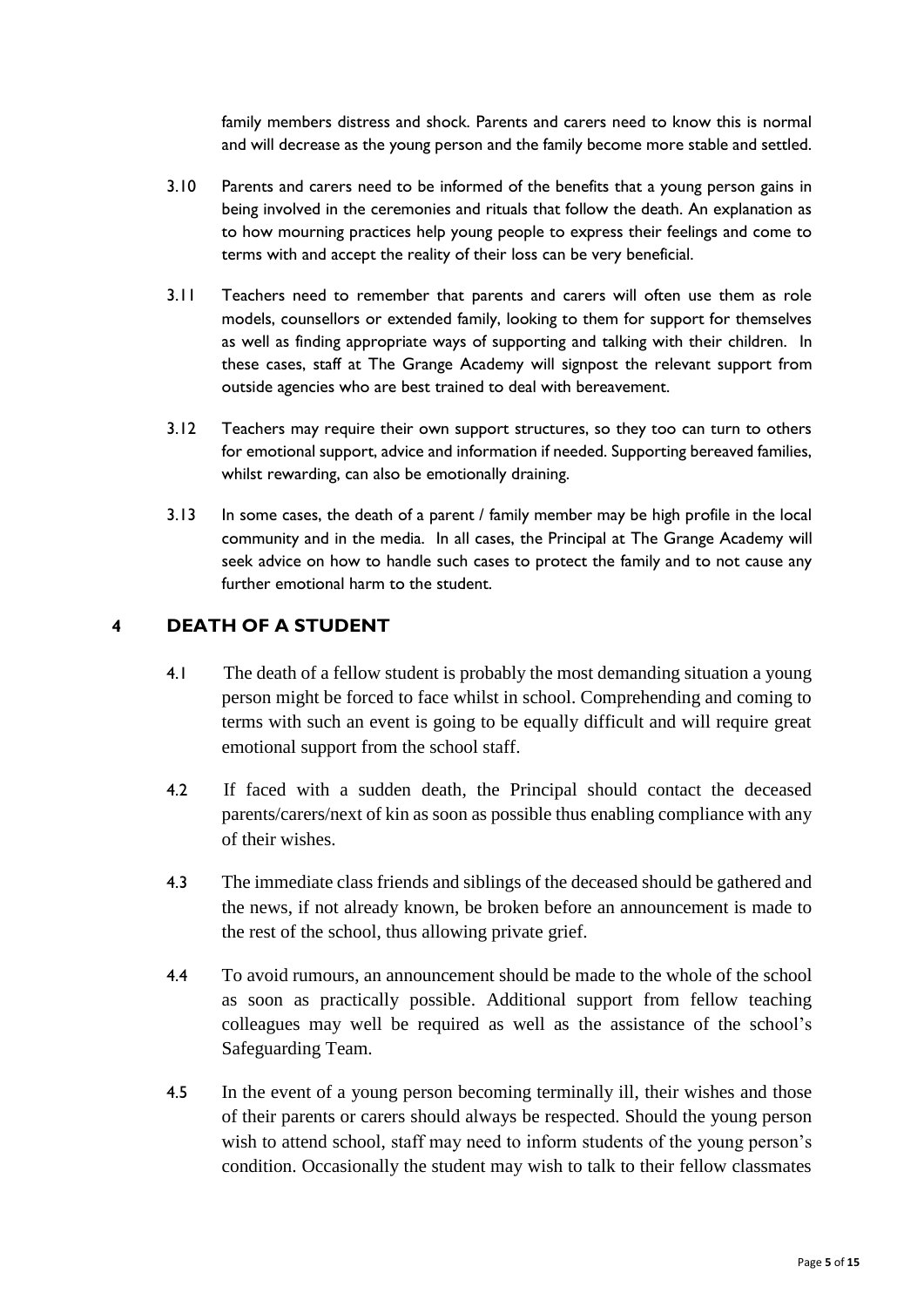about their predicament themselves. Honesty about death and dying is the best line of approach.

### **5 DEATH BY SUICIDE**

- 5.1 Nobody likes to think about a death in school. Yet suicide is a leading cause of death for young people in the UK. Sadly, it is always a possibility that a student, parent or member of staff might choose to take their own life.
- 5.2 However upsetting this is, schools play an important role in reducing the likelihood of copycat behaviour and helping recovery by preparing and responding to the situation properly.
- 5.3 When a school is faced with a tragic incident such as a suicide, the school needs to know how to act in a both professional and sensitive way. In order to overcome the crisis situation, keep control and do what's best, The Grange Academy has a crisis plan prepared and ready, including communication guidelines for communicating with all people involved: parents, students, staff and the media (where appropriate).
- 5.4 In the case of a death by suicide, The Grange Academy will follow a 7-Step Crisis Plan.
	- 5.4.1 **Step 1: Coordination of the crisis** The school's Principal should immediately take action to coordinate the crisis and set up a first meeting with a crisis team. This will include key members of the Safeguarding Team as well as experts from the local authority.
	- 5.4.2 **Step 2: Get the facts and consult the family** The school's Principal should check the facts and be sure of the official cause of death. How this information is received will depend on the situation. Information about the cause of death should not be disclosed to other staff and students until the family has been consulted. In cases where the death has been declared a suicide but the family does not wish to disclose this, a staff member who has a good relationship with the family should be designated to make contact to explain that students may already be aware and that having an open dialogue about suicide and its causes can help keep students safe. Ultimately, the wishes and feelings of the family will remain a priority.
	- 5.4.3 **Step 3: Take care of the staff / Communication & Support** As soon as possible, a meeting for all school staff must be held in which the facts are communicated clearly. The staff will be informed about next steps and where they can access emotional support, if needed. Staff can access support with the school based Counsellor as well as support from the local authority. The Admin Team will ensure SIMs is updated to ensure letters to the family are not sent out or phone calls made.
	- 5.4.4 **Step 4: Take care of the students / Communication & Support** As soon as possible, make arrangements for how students will be informed. How the information is communicated will depend on the situation. In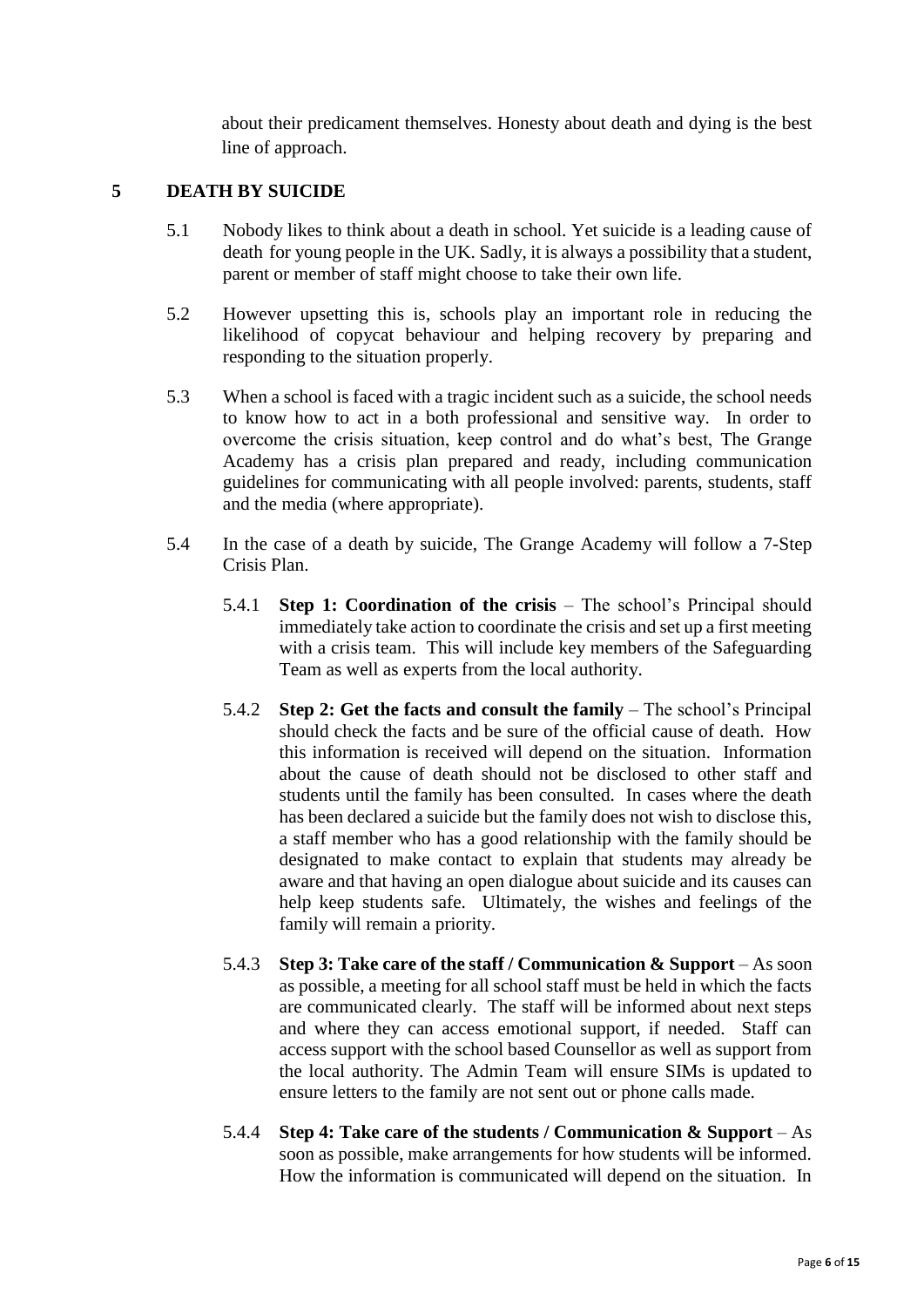some cases, friends of the deceased may be spoken to first or the Principal may choose to speak to the school as a whole. The crisis team will make a decision on how best to do this. Once students have been informed of the facts, explain to them where they can access support; taking care of the students is an important aspect of prevention, facilitates the mourning process and reduces the risk of copycat behaviour.

- 5.4.5 **Step 5: Communication with the Community** An informative letter should be sent to all parents of all students to inform them about the incident and to make them aware of possible risks. Helplines and support options should be communicated in the letter. The wording of the letter should reflect the wishes and feelings of the family. A suicide of a student or member of staff can get a lot of attention therefore; staff will be advised to not speak to the media or post anything on social media.
- 5.4.6 **Step 6: Funeral and Memorialisation** Depending on the family's wishes, help disseminate information about the funeral to decide who are the most appropriate people to attend. School communities often wish to memorialise a student who has died; as a school, the crisis team will need to think carefully about how to do this appropriately without increasing the risk to other vulnerable students. In the long term, memorials can be organised and small gestures to the family one year after the incident can mean a lot.
- 5.4.7 **Step 7: Follow up & evaluate**  Within the crisis team, it is important to evaluate the response, learn from obstacles and adapt procedures accordingly.
- 5.5 In responding to a death by suicide, the crisis team will refer to the document published by the Samaritans: *How to prepare for and respond to suicide in schools and colleges: [https://www.samaritans.org/how-we-can](https://www.samaritans.org/how-we-can-help/schools/step-step/step-step%20resources/responding-suspected-suicide-schools-and-colleges/)[help/schools/step-step/step-step resources/responding-suspected-suicide](https://www.samaritans.org/how-we-can-help/schools/step-step/step-step%20resources/responding-suspected-suicide-schools-and-colleges/)[schools-and-colleges/](https://www.samaritans.org/how-we-can-help/schools/step-step/step-step%20resources/responding-suspected-suicide-schools-and-colleges/)*
- 5.6 Members of the Safeguarding and Pastoral Team have received accredited training with Papyrus.
- 5.7 Further guidance and support is available via the following Bulletin from Halton.

| п<br>$\ddot{\phantom{a}}$ | ົາ | . 1 |  |
|---------------------------|----|-----|--|

## Bulletin 2019 doc

## **6 MULTIPLE DEATHS / DEATH IN SCHOOL / SCHOOL TRIP**

6.1 In the event of multiple deaths, a death in school or on a school trip, additional support and resources will be required. In these cases, the Principal and members of the Senior Leadership Team will meet to agree a planned course of action and form a critical incident plan.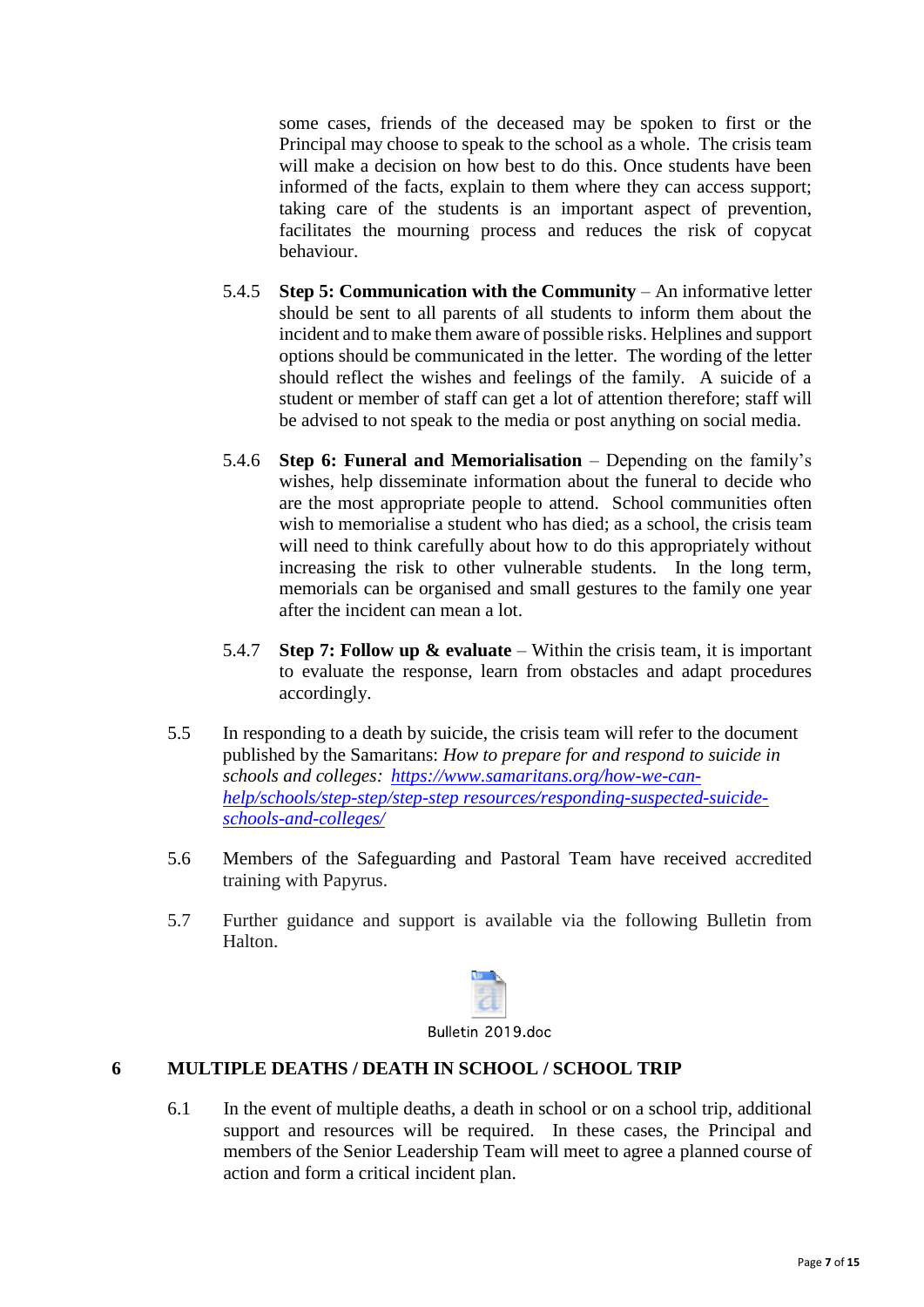- 6.2 It is likely that there will be considerable (if unwanted) media interest. The Principal will decide what information needs to be shared.
- 6.3 If information is to be shared in the media, it is important that one individual is pre-selected and briefed by the team, acts as a spokesperson, relaying consistent information. Another consideration might be the setting up and running of an emergency school hotline with one point of contact.
- 6.4 It may be necessary to retrieve the personal belongings of the deceased for their return to the next-of-kin. The school will also write to parents / carers to explain the implications of the event.

### **7 FUNERALS, MEMORIAL SERVICES / STUDENT PARTICIPATION**

- 7.1 Following the death of a student or family member, it is probable that students and staff will express a wish to attend the funeral or take part in the service. They should only do so with the agreement of the deceased's family or relatives as well as the agreement of their own parents/carers (if a student wishes to attend). The Principal, or an appropriate representative should be the only person representing the school and in contact with the family/relatives to discuss funeral arrangements.
- 7.2 If the bereaved family wish students and staff to attend, the team should be available to offer support before and after the service. If they do not wish the school to attend, their wishes should be respected and the school should consider arranging an alternative way to memorialise the student.
- 7.3 In the case of a death by suicide, please refer to paragraph 5.4.6.

#### **8 DEATH OF A MEMBER OF STAFF**

- 8.1 When such an event occurs it is usually extremely traumatic, especially for members of staff forced to deal with their own grief as well as comforting students. Planning how a school manages such an event is important. In all situations, the school Principal or an appropriate representative will carefully consider the wishes and feelings of the family in how this is communicated to students and parents/carers.
- 8.2 To avoid rumours (and in consultation with the family) it is advisable that the news is broken as soon as possible. A gathering together of staff to allow them to grieve in private before announcing the news to the rest of the school is something that should be considered.
- 8.3 Generally such news is broken in assembly, in a space where everyone maybe told simultaneously. Later in class, students should be allowed the opportunity to express their grief individually with the support of the Progress Tutor / class teacher. Some students may have already experienced death and their way of coping with such events is sometimes observed in emotional outbursts. Some may express feelings of anger, panic or relief. It is important to try to remember that this is a time when everyone is hurting.
- 8.4 An informative letter should be sent to all parents of all students to inform them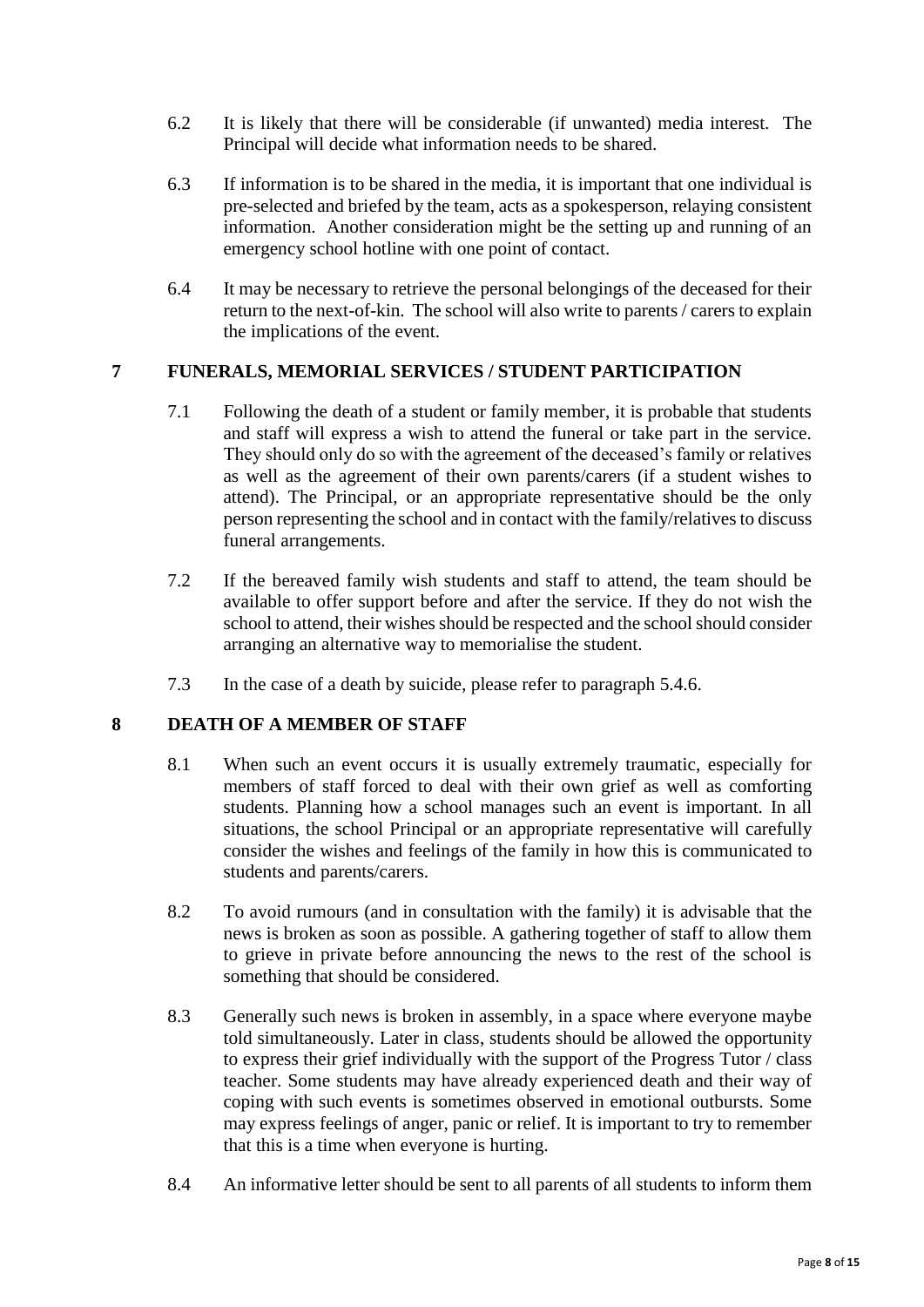about the death; the wording of the letter should reflect the wishes and feelings of the deceased family. Helplines and support options should be communicated in the letter.

- 8.5 For a community as close knit as a school, a memorial service in keeping with the ethos and ethnic beliefs of the school is normally a good idea. The coming together of the whole school collectively for one purpose helps each individual come to terms with his/her own grief in a shared experience – i.e. helping to initiate the grieving process. Such services also offer the opportunity for those who may have been unable to attend the funeral to express themselves.
- 8.6 Appropriate support will be put in place to support staff and students who will have been particularly affected by the death of a close colleague and teacher.

## **9 SELF CARE FOR THOSE WORKING WITH THE BEREAVED**

- 9.1 It's easy to overlook the stressed and anxieties placed on those dealing with the bereaved. In many instances these can be quite exacting and yet because our sympathy and attention naturally rests with those grieving, we can easily forget the emotional weight resting on the shoulders of those offering support. To assist, the following points will need to be considered:
	- 9.1.1 Staff should try to anticipate possible reactions they may experience with grief and loss. Each person is likely to react differently depending on age, personality, experience of grief as well as cultural and religious background.
	- 9.1.2 Staff should be aware that such cases may trigger strong emotional reactions and thoughts of their own bereavements. In such cases, emotional support is available via the Safeguarding Team as well as signposting outside agencies who specialise in bereavement and grief.
	- 9.1.3 Staff working with the bereaved need to remember not to take on too much. If staff find they are having difficulty in managing to cope, they should look to others to offer support - it is important to remember that one person alone cannot carry other peoples' grief.

## **10 HALTON'S PROCEDURES FOR A CHILD DEATH**

- 10.1 Regardless of the circumstances, all Halton child deaths are reported to Cheshire Child Death Overview Panel (CDOP). The responsibility of the Panel is to collate information from all of the services the child and family were known to in order to review the circumstances of the child's death and identify any learning and "modifiable factors" which reduce the potential for a death in similar circumstances in the future.
- 10.2 A small number of child deaths occur outside the area where the child lives. For example, when children are visiting family in another part of the country/overseas or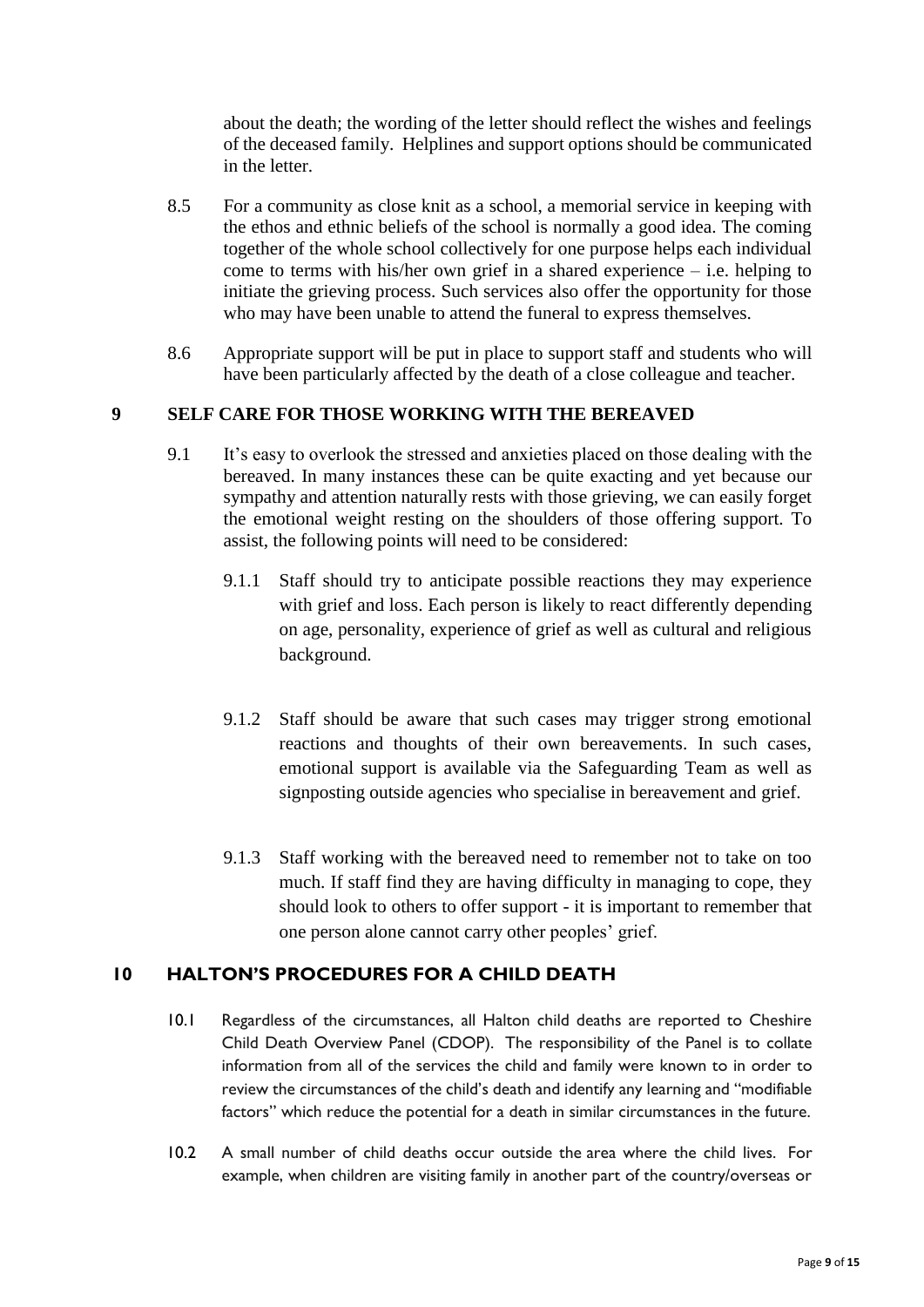when the child is on holiday. In these circumstances, the family will often contact the educational provision that their child attended in the first instance to inform them of the death. This may be before any other agency is aware that the child has died.

- 10.3 In order to ensure prompt reporting of deaths in such circumstances, Halton Children and Young People Safe Partnership have a pathway for reporting child deaths for education providers to follow.
- 10.4 In the first instance, a copy of the Child Death Notification Form will need to be completed and forwarded to Halton's Safeguarding Children in Education Officer [\(scie@halton.gov.uk.\)](mailto:scie@halton.gov.uk).
- 10.5 The SCiE Officer would then inform the Cheshire CDOP Administrator so that they can begin the process of informing agencies and gathering information. One of the benefits for the family of early notification of a child death is that agencies are able to cancel any appointments for the child, which can cause undue distress to the bereaved family.
- 10.6 Appendix 2 is a flowchart from Halton to show the pathway for reporting a child death that occurred outside of the area as well as an embedded copy of the notification form.

## **11 Additional Support**

Additional information and resources can be found in appendix 3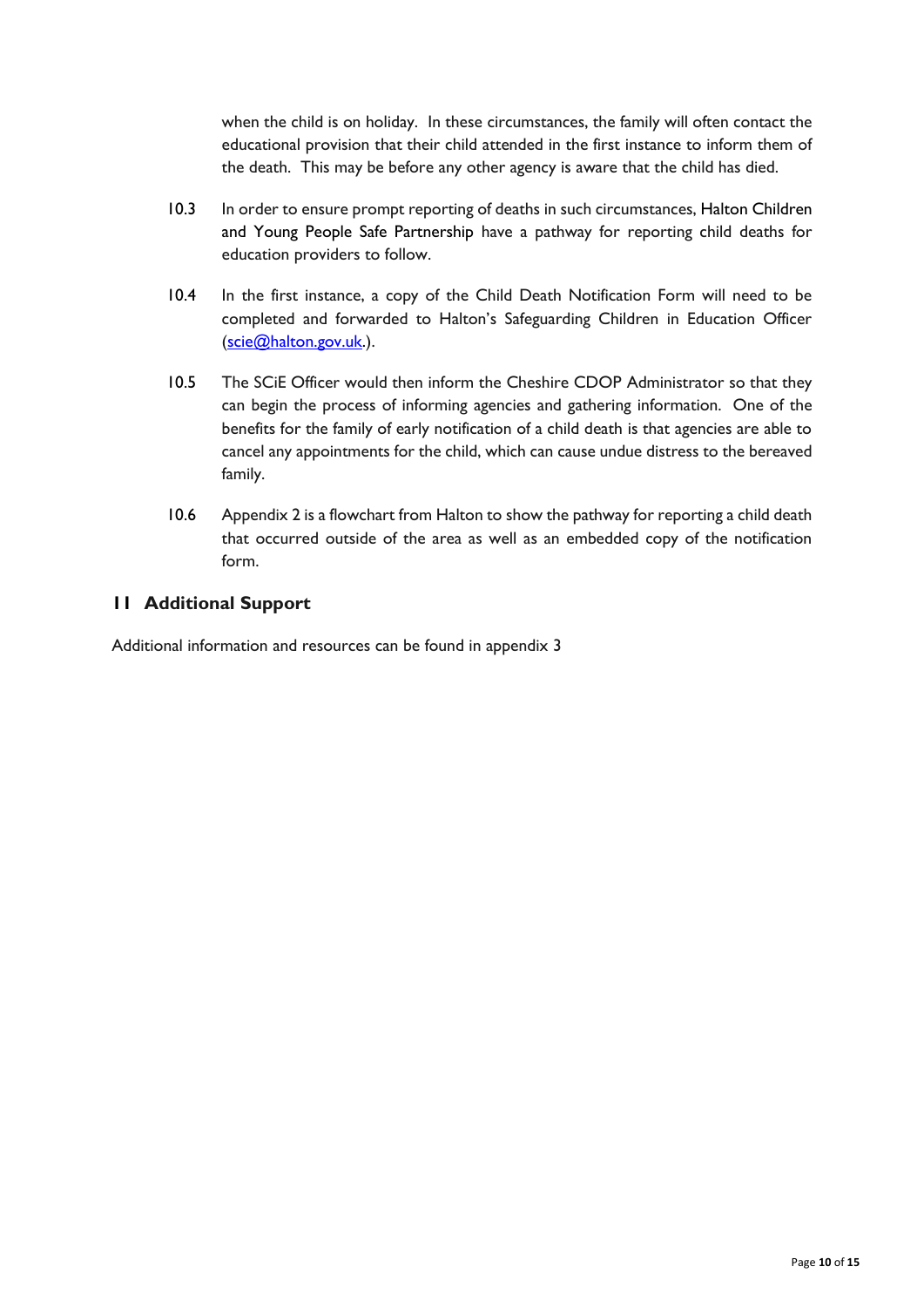## **APPENDIX 1 INFORMING PARENTS OF STAFF DEATH**

These are two examples of a letter to parents. Please feel free to change them according to the needs of the situation:

Example 1:

The Grange

<Date>

Dear Parent/carer,

Your child's class teacher had the sad task of informing the children of the tragic death of <Name>, who has been a teacher at this school for <number> years. Our thoughts are with <Name> 's family at this time and in an effort to try and respond to his/her death in a positive, all children have been informed.

The children were told that <Name> died from an asthma attack on <Date>. A number of students have been identified as being asthmatic and <Name>, the School Nurse has today reassured them that it is unusual for a person to die from asthma.

When someone dies, their family and friends have lots of feelings - sadness, anger, and confusion which are all normal. The children have been told that their teachers are willing to try and answer their questions at school, but I have made available some information which may help you to answer your child's questions as they arise. You can obtain this from the School Office.

The funeral will take place at <Named Church or Crematorium> on <Day and Date>at <Time>. Your child may wish to attend the funeral. If this is the case, you may collect your child from school and accompany them to the church.

Yours sincerely <Name> Principal

## **Example 2: INFORMING PARENTS OF STUDENT DEATH**

**The Grange Academy**

**<Date>**

#### **Dear Parent/carer,**

**Your child's tutor had the sad task of informing the children of the death of <Name>, a pupil in <Year**> They were told that <name> died from an illness called cancer. Sometimes people who have cancer can get better, but other times people die from it. <Name> had been ill with cancer for a long time and died at home yesterday. When someone dies, their family and friends have lots of feelings of sadness, anger, and confusion - these are all normal. The children have been told that their teachers are willing to try and answer their questions at school, but I have made available some information which may help you to answer your child's questions as they arise. You can obtain this from the School Office.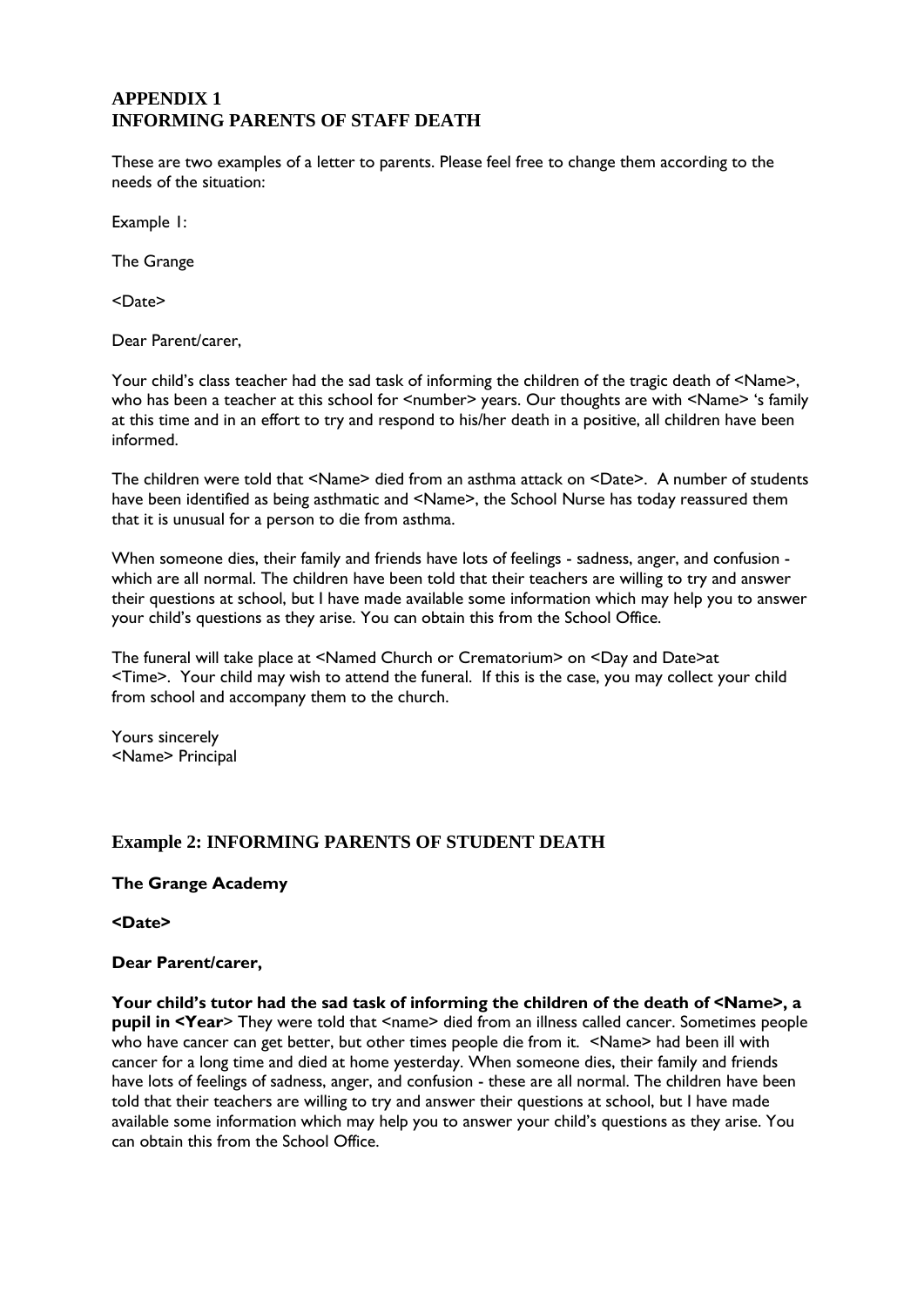The funeral will take place at <Named Church or Crematorium> on <Day and Date>at <Time>. Your child may wish to attend the funeral. If this is the case, you may collect your child from school and accompany them to the church. Please inform your child's tutor if this is the case.

Yours sincerely <Name> Principal

**Appendix 2**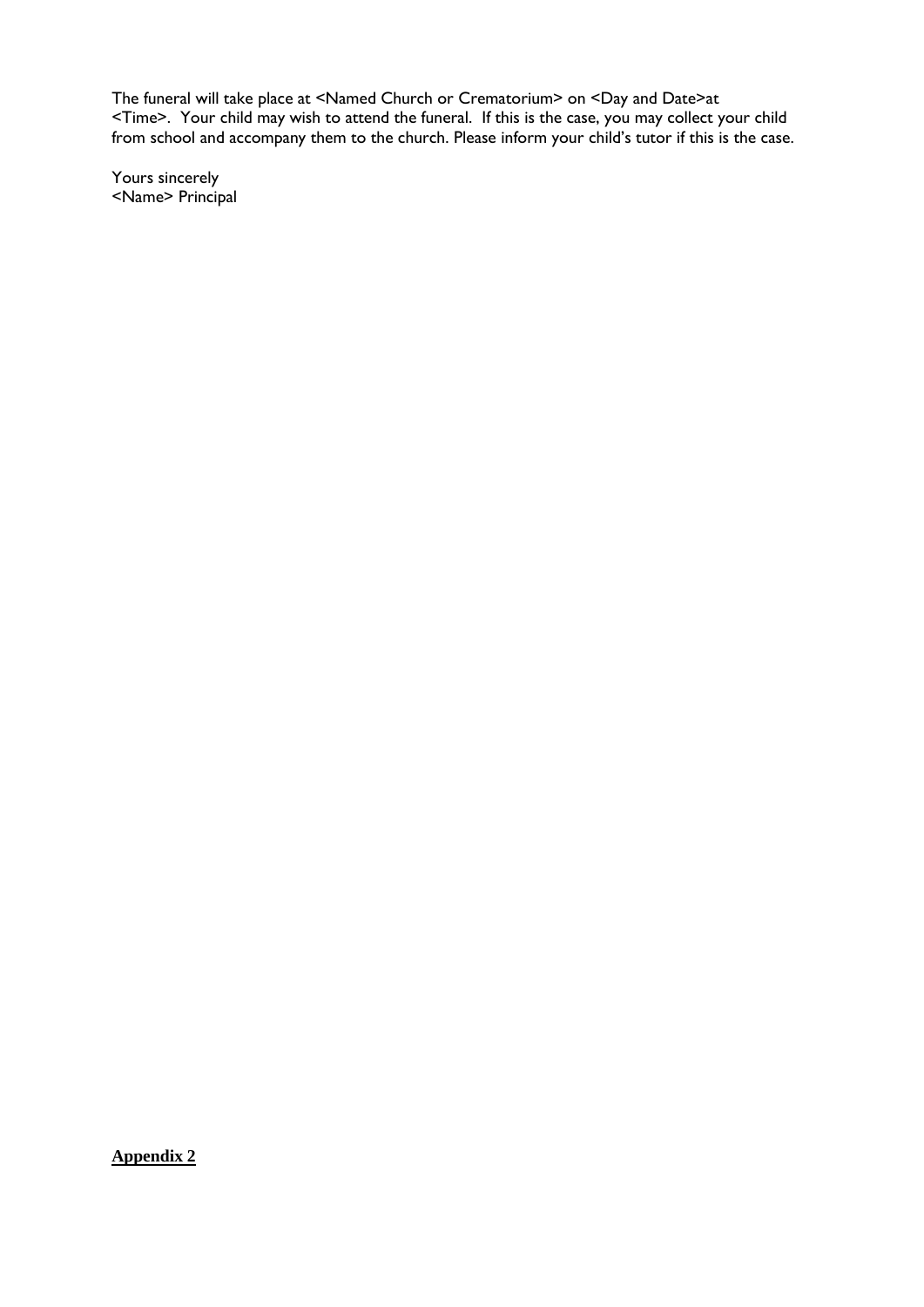#### **Halton Children and Young People Safe Partnership: Process for Education providers when notified of a Child Death that occurred out of area.**

Partners must make arrangements to review each death of a child normally resident in the area, including if they die overseas. Often partners learn about such a death from a variety of sources but unfortunately sometimes this can be delayed. Education providers can be pivotal to a prompt notification, which would result in a more timely review of the death. It would ensure support for additional family members is also offered sooner.

The flowchart below has been developed to enable educational establishments to complete a notification:



All notifications will be forwarded to the relevant parties who will ensure that a full statutory review of the death in undertaken by Cheshire Child Death Overview Panel (CDOP)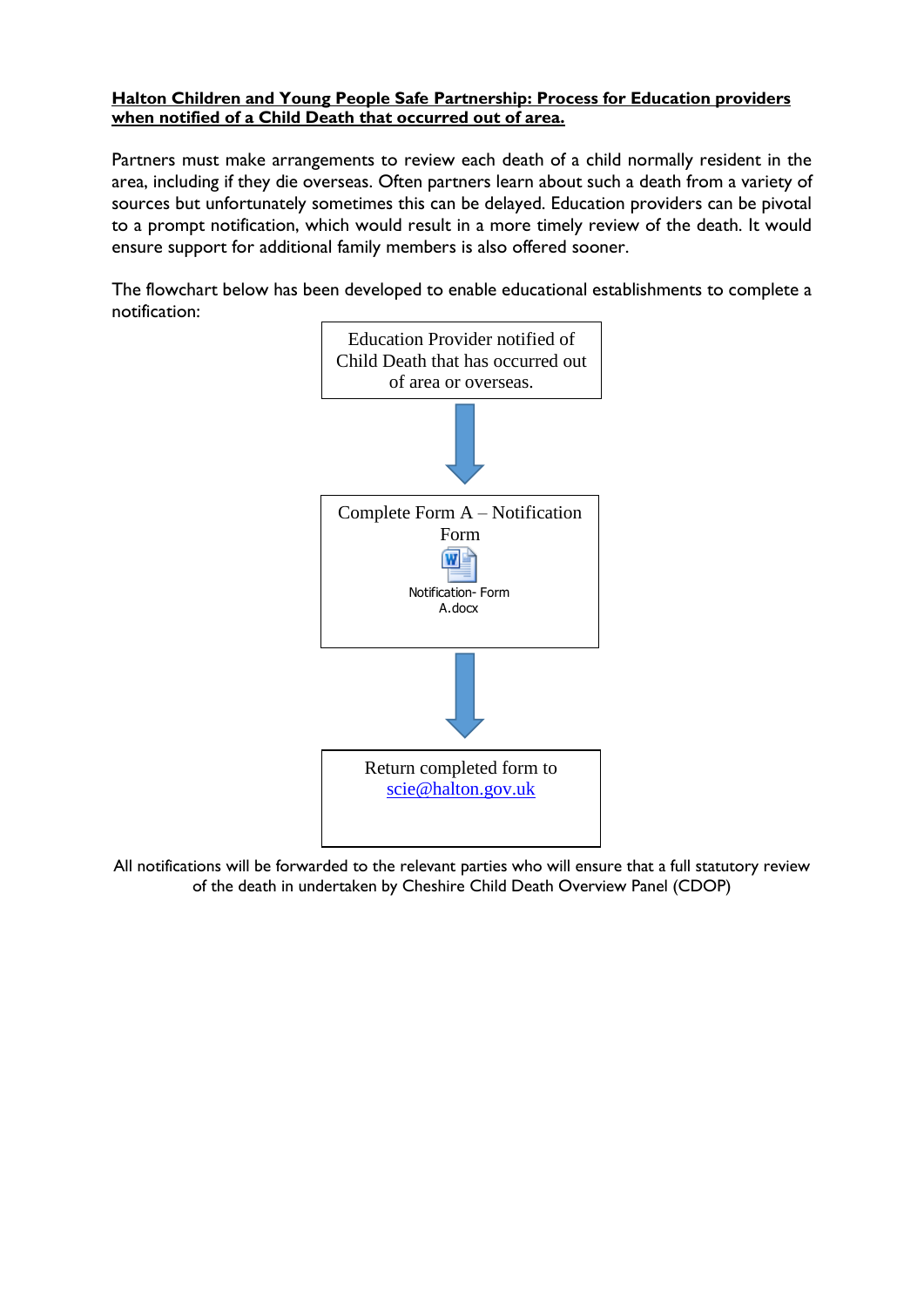### **APPENDIX 3 – SUPPORT RESOURCES**

#### **Winston's Wish**

Tel: 01242 515 157 Helpline: 0845 203 0405 E-mail: info@winstonswish.org.uk www.winstonswish.org.uk

#### **Mind**

Tel: 01284 764 4808 Info Line: 0845 766 0163 [midcheshiremind@uwclub.net](mailto:midcheshiremind@uwclub.net)

#### **Child Bereavement UK**

Tel: 0800 02 888 40 https://www.childbereavementuk.org

#### **Childline**

Tel: 0207 239 1000 0800 1111 (24-hour helpline) Fax: 0207 843 6053 www.childline.org.uk

## **Papyrus – Suicide Support**

Helpline number: 0800 068 4141 Text: 07786 209 697 Email: pat@papyrus-uk.org

#### **Cruse** Bereavement **Care**

Tel: 01284 767 674 Helpline: 0844 477 9400 www.crusebereavementcare.org.uk

The **Compassionate Friends (TCF**) is a website for child and young people - an organisation of bereaved parents and their families offering understanding, support and encouragement to others after the death of a child or children. We also offer support, advice and information. Website: www.tcf.org.uk Tel 0808 808 1677 (young person's contact)

#### **National Association of Widows**

Tel: 02476 634 848 Website: nawidows.org.uk 48 Queens Road Coventry CV1 3EH

**SUGGESTED BOOK LIST**